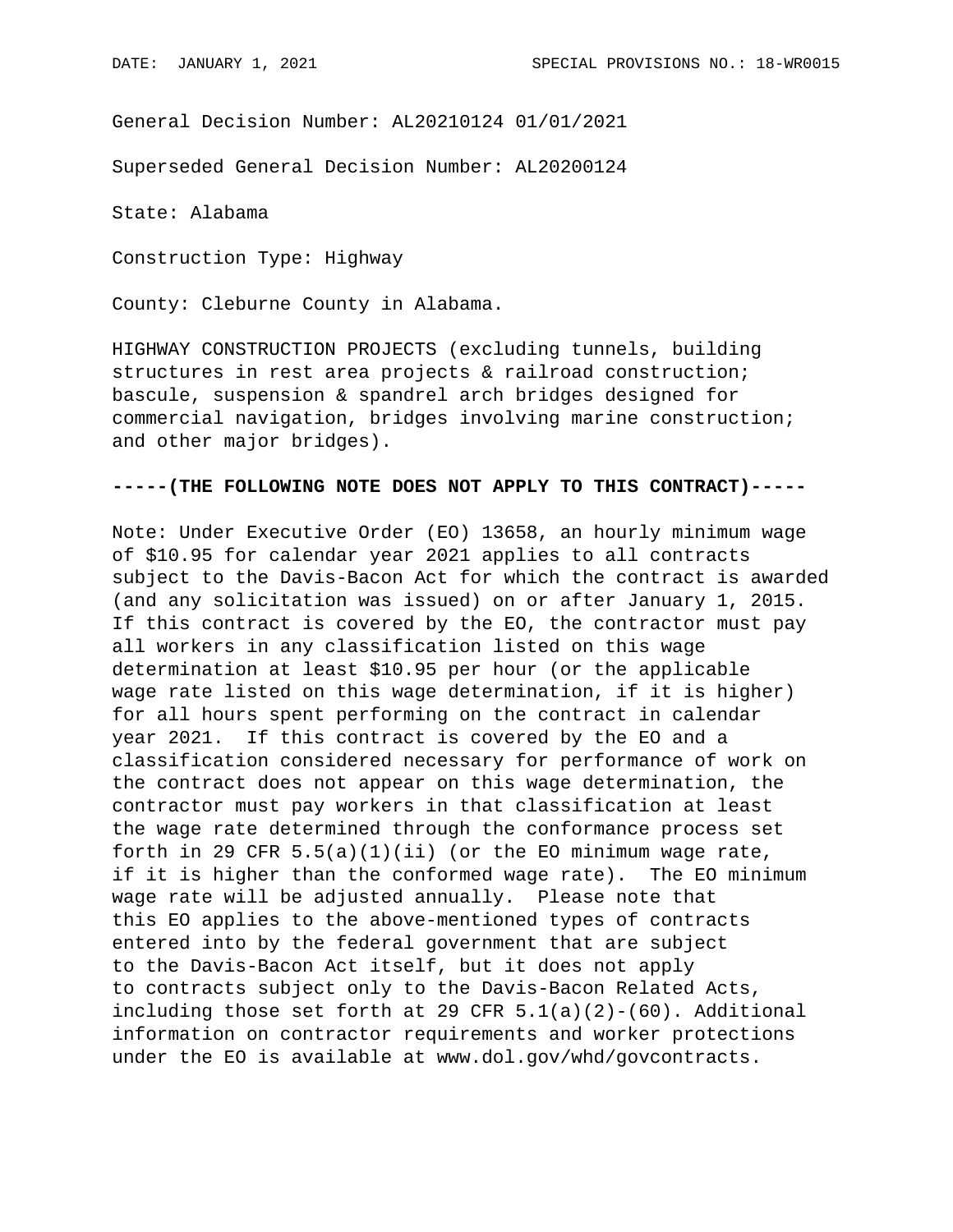Modification Number Publication Date<br>0 01/01/2021 0 01/01/2021

SUAL2019-003 11/13/2019

|                                                                      | Rates | Fringes |
|----------------------------------------------------------------------|-------|---------|
| CEMENT MASON/CONCRETE FINISHER\$ 16.88                               |       | 0.00    |
| ELECTRICIAN\$ 20.41                                                  |       | 7.49    |
| FORM WORKER\$ 15.19                                                  |       | 0.00    |
| HIGHWAY/PARKING LOT STRIPING:<br>Laborer\$ 11.86                     |       | 0.00    |
| HIGHWAY/PARKING LOT STRIPING:<br>Operator (Striping Machine)\$ 19.72 |       | 0.00    |
| IRONWORKER, REINFORCING\$ 16.71                                      |       | 0.00    |
| LABORER GRADE CHECKER\$ 15.89                                        |       | 0.00    |
| LABORER: Asphalt, Includes<br>Raker, Shoveler, Spreader and          |       |         |
| Distributor\$ 12.28                                                  |       | 0.00    |
| LABORER: Common or General\$ 11.53                                   |       | 0.00    |
| LABORER: Mason Tender -<br>Cement/Concrete\$ 13.32                   |       | 0.00    |
| LABORER: Erosion Control\$ 10.46                                     |       | 0.00    |
| OPERATOR: Asphalt Spreader\$ 14.87                                   |       | 0.00    |
| OPERATOR:<br>Backhoe/Excavator/Trackhoe\$ 16.80                      |       | 0.00    |
| Broom/Sweeper\$ 12.50<br>OPERATOR:                                   |       | 0.00    |
| Bulldozer\$ $15.32$<br>OPERATOR:                                     |       | 0.00    |
| Crane\$ 24.02<br>OPERATOR:                                           |       | 0.00    |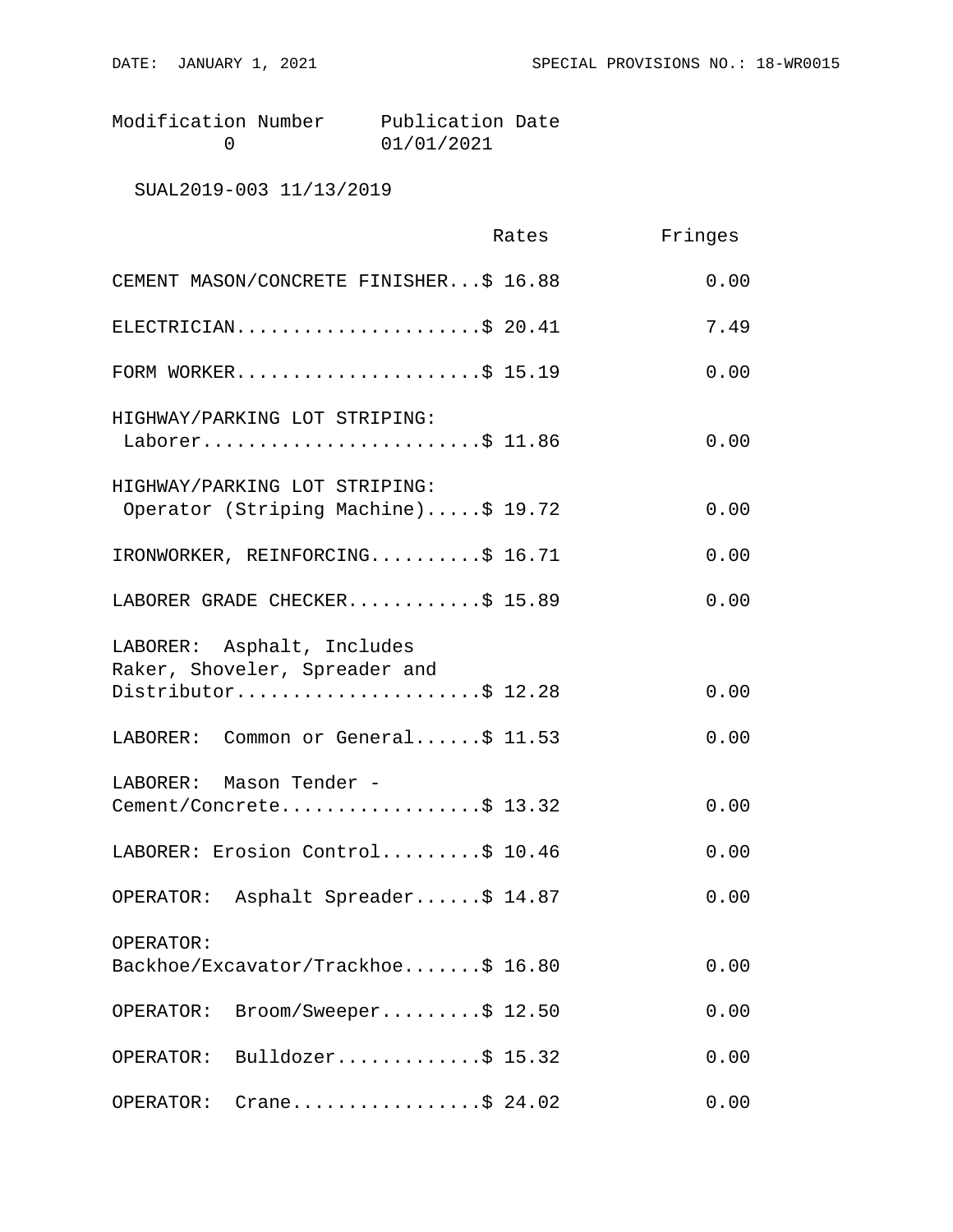|                                                            | OPERATOR: Distributor\$ 15.22                                              |  | 0.00 |  |
|------------------------------------------------------------|----------------------------------------------------------------------------|--|------|--|
|                                                            | OPERATOR: Grader/Blade\$ 18.16                                             |  | 0.00 |  |
| OPERATOR:                                                  | Loader\$ 14.28                                                             |  | 0.00 |  |
| OPERATOR:                                                  | Mechanic\$ 17.37                                                           |  | 0.00 |  |
| OPERATOR:                                                  | Milling Machine\$ 16.51                                                    |  | 0.00 |  |
|                                                            | OPERATOR: Paver (Asphalt,<br>Aggregate, and Concrete)\$ 16.02              |  | 0.00 |  |
|                                                            | OPERATOR: Roller\$ 14.00                                                   |  | 0.00 |  |
|                                                            | OPERATOR: Tractor\$ 17.14                                                  |  | 0.00 |  |
|                                                            | TRAFFIC CONTROL: Flagger\$ 13.39                                           |  | 0.00 |  |
| TRAFFIC CONTROL:<br>Laborer-Cones/<br>Barricades/Barrels - |                                                                            |  |      |  |
|                                                            | Setter/Mover/Sweeper\$ 12.93                                               |  | 0.00 |  |
|                                                            | TRUCK DRIVER: Dump Truck\$ 14.42                                           |  | 0.00 |  |
|                                                            | TRUCK DRIVER: Flatbed Truck\$ 15.72                                        |  | 0.00 |  |
|                                                            | TRUCK DRIVER: Lowboy Truck\$ 15.88                                         |  | 0.00 |  |
|                                                            | TRUCK DRIVER: Water Truck\$ 12.95<br>------------------------------------- |  | 0.00 |  |
|                                                            |                                                                            |  |      |  |

WELDERS - Receive rate prescribed for craft performing operation to which welding is incidental.

================================================================

Note: Executive Order (EO) 13706, Establishing Paid Sick Leave for Federal Contractors applies to all contracts subject to the Davis-Bacon Act for which the contract is awarded (and any solicitation was issued) on or after January 1, 2017. If this contract is covered by the EO, the contractor must provide employees with 1 hour of paid sick leave for every 30 hours they work, up to 56 hours of paid sick leave each year.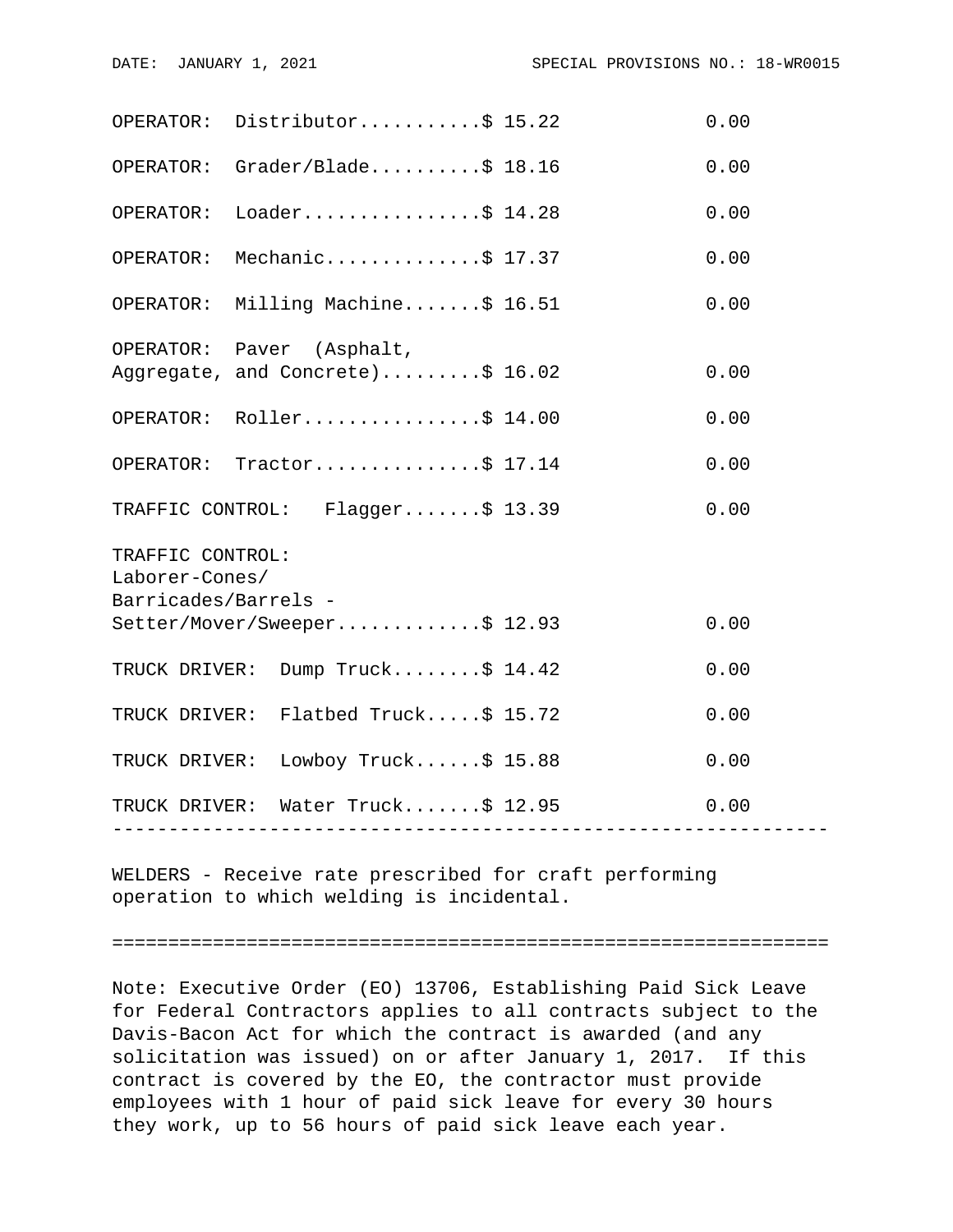Employees must be permitted to use paid sick leave for their own illness, injury or other health-related needs, including preventive care; to assist a family member (or person who is like family to the employee) who is ill, injured, or has other health-related needs, including preventive care; or for reasons resulting from, or to assist a family member (or person who is like family to the employee) who is a victim of, domestic violence, sexual assault, or stalking. Additional information on contractor requirements and worker protections under the EO is available at www.dol.gov/whd/govcontracts.

Unlisted classifications needed for work not included within the scope of the classifications listed may be added after award only as provided in the labor standards contract clauses (29CFR 5.5 (a) (1) (ii)).

----------------------------------------------------------------

The body of each wage determination lists the classification and wage rates that have been found to be prevailing for the cited type(s) of construction in the area covered by the wage determination. The classifications are listed in alphabetical order of ""identifiers"" that indicate whether the particular rate is a union rate (current union negotiated rate for local), a survey rate (weighted average rate) or a union average rate (weighted union average rate).

Union Rate Identifiers

A four-letter classification abbreviation identifier enclosed in dotted lines beginning with characters other than ""SU"" or ""UAVG"" denotes that the union classification and rate were prevailing for that classification in the survey. Example: PLUM0198-005 07/01/2014. PLUM is an abbreviation identifier of the union which prevailed in the survey for this classification, which in this example would be Plumbers. 0198 indicates the local union number or district council number where applicable, i.e., Plumbers Local 0198. The next number, 005 in the example, is an internal number used in processing the wage determination. 07/01/2014 is the effective date of the most current negotiated rate, which in this example is July 1, 2014.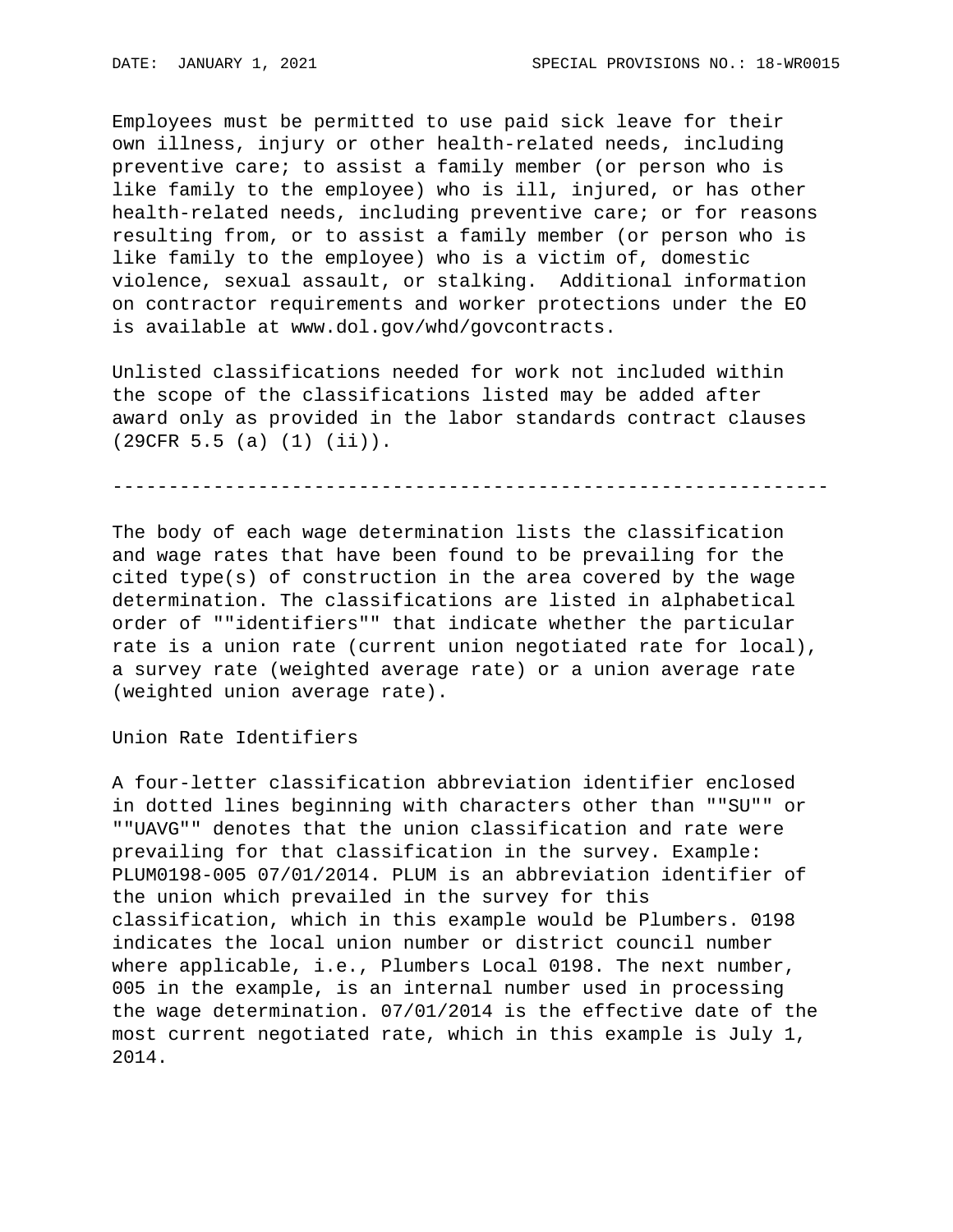Union prevailing wage rates are updated to reflect all rate changes in the collective bargaining agreement (CBA) governing this classification and rate.

## Survey Rate Identifiers

Classifications listed under the ""SU"" identifier indicate that no one rate prevailed for this classification in the survey and the published rate is derived by computing a weighted average rate based on all the rates reported in the survey for that classification. As this weighted average rate includes all rates reported in the survey, it may include both union and non-union rates. Example: SULA2012-007 5/13/2014. SU indicates the rates are survey rates based on a weighted average calculation of rates and are not majority rates. LA indicates the State of Louisiana. 2012 is the year of survey on which these classifications and rates are based. The next number, 007 in the example, is an internal number used in producing the wage determination. 5/13/2014 indicates the survey completion date for the classifications and rates under that identifier.

Survey wage rates are not updated and remain in effect until a new survey is conducted.

Union Average Rate Identifiers

Classification(s) listed under the UAVG identifier indicate that no single majority rate prevailed for those classifications; however, 100% of the data reported for the classifications was union data. EXAMPLE: UAVG-OH-0010 08/29/2014. UAVG indicates that the rate is a weighted union average rate. OH indicates the state. The next number, 0010 in the example, is an internal number used in producing the wage determination. 08/29/2014 indicates the survey completion date for the classifications and rates under that identifier.

A UAVG rate will be updated once a year, usually in January of each year, to reflect a weighted average of the current negotiated/CBA rate of the union locals from which the rate is based.

----------------------------------------------------------------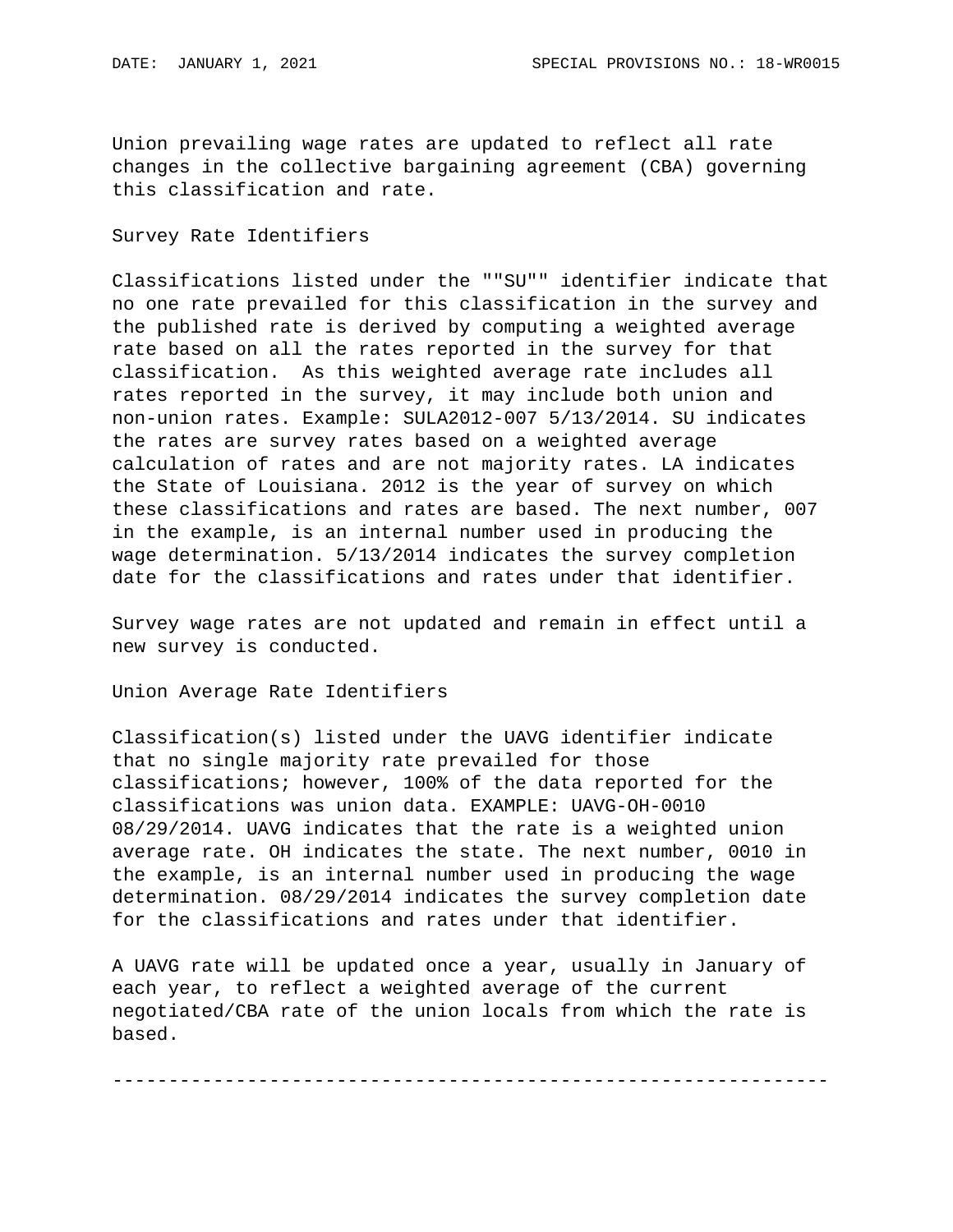## WAGE DETERMINATION APPEALS PROCESS

1.) Has there been an initial decision in the matter? This can be:

- \* an existing published wage determination
- \* a survey underlying a wage determination
- \* a Wage and Hour Division letter setting forth a position on a wage determination matter
- \* a conformance (additional classification and rate) ruling

On survey related matters, initial contact, including requests for summaries of surveys, should be with the Wage and Hour Regional Office for the area in which the survey was conducted because those Regional Offices have responsibility for the Davis-Bacon survey program. If the response from this initial contact is not satisfactory, then the process described in 2.) and 3.) should be followed.

With regard to any other matter not yet ripe for the formal process described here, initial contact should be with the Branch of Construction Wage Determinations. Write to:

> Branch of Construction Wage Determinations Wage and Hour Division U.S. Department of Labor 200 Constitution Avenue, N.W. Washington, DC 20210

2.) If the answer to the question in 1.) is yes, then an interested party (those affected by the action) can request review and reconsideration from the Wage and Hour Administrator (See 29 CFR Part 1.8 and 29 CFR Part 7). Write to:

> Wage and Hour Administrator U.S. Department of Labor 200 Constitution Avenue, N.W. Washington, DC 20210

The request should be accompanied by a full statement of the interested party's position and by any information (wage payment data, project description, area practice material, etc.) that the requestor considers relevant to the issue.